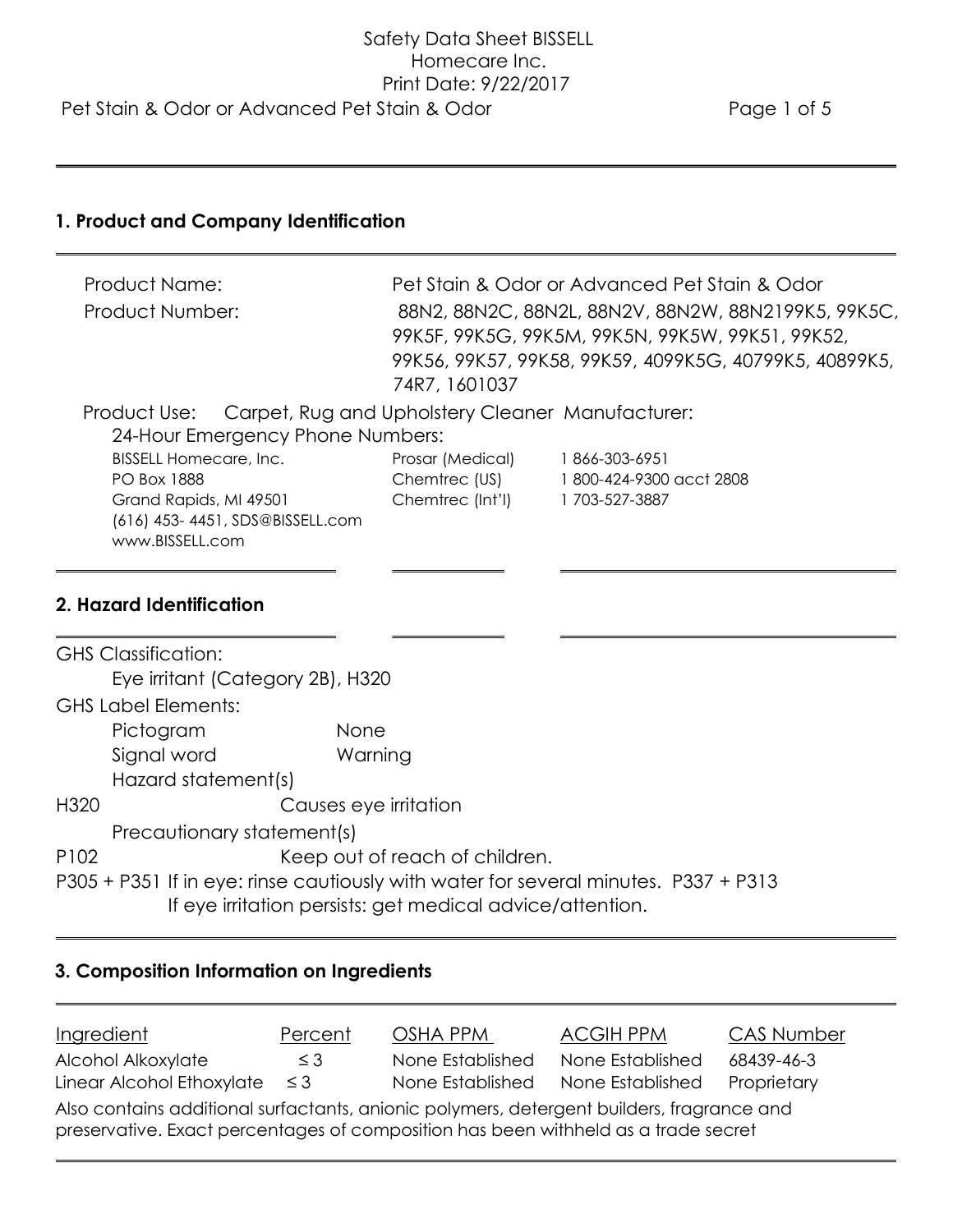# Safety Data Sheet BISSELL Homecare Inc. Print Date: 9/22/2017

Pet Stain & Odor or Advanced Pet Stain & Odor extending the Page 2 of 5

#### **4. First Aid Measures**

Eye: Immediately flush eyes with plenty of water for at least 15 minutes. Get medical attention if irritation develops or persists. Skin: Wash skin with water. Remove contaminated clothing. Ingestion: If swallowed, do NOT induce vomiting. Give a glass of water. Call a physician or poison control center immediately. Never give anything by mouth to an unconscious person.

Inhalation: Remove affected person to fresh air. Get medical attention if person has difficulty breathing or irritation develops or persists.

#### **5. Fire Fighting Measures**

| Flash Point:                | None at or below 212°F.                                                                  |
|-----------------------------|------------------------------------------------------------------------------------------|
| Flammability:               | None.                                                                                    |
| Extinguishing Media:        | Use water, water fog, CO2, dry chemicals or foam.                                        |
| Fire and Explosion Hazards: | None.                                                                                    |
| Fire Fighting Equipment:    | Fire fighters should wear self-contained breathing apparatus<br>and protective clothing. |

#### **6. Accidental Release Measures**

| Small Spills:   | Absorb and wipe up or rinse away with water.                                                                                               |
|-----------------|--------------------------------------------------------------------------------------------------------------------------------------------|
| Large Spills:   | Contain spilled product with sand or other absorbent material.<br>Place in an appropriate container for disposal. Wash area with<br>water. |
| Waste Disposal: | Follow all local, state and federal regulations for large spills                                                                           |

#### **7. Handling and Storage**

| Handling: | Use only as directed. Avoid contact with eyes. Wash hands before eating.          |
|-----------|-----------------------------------------------------------------------------------|
| Storage:  | Store Out Of Reach Of Children. Keep container fightly closed when not in<br>use. |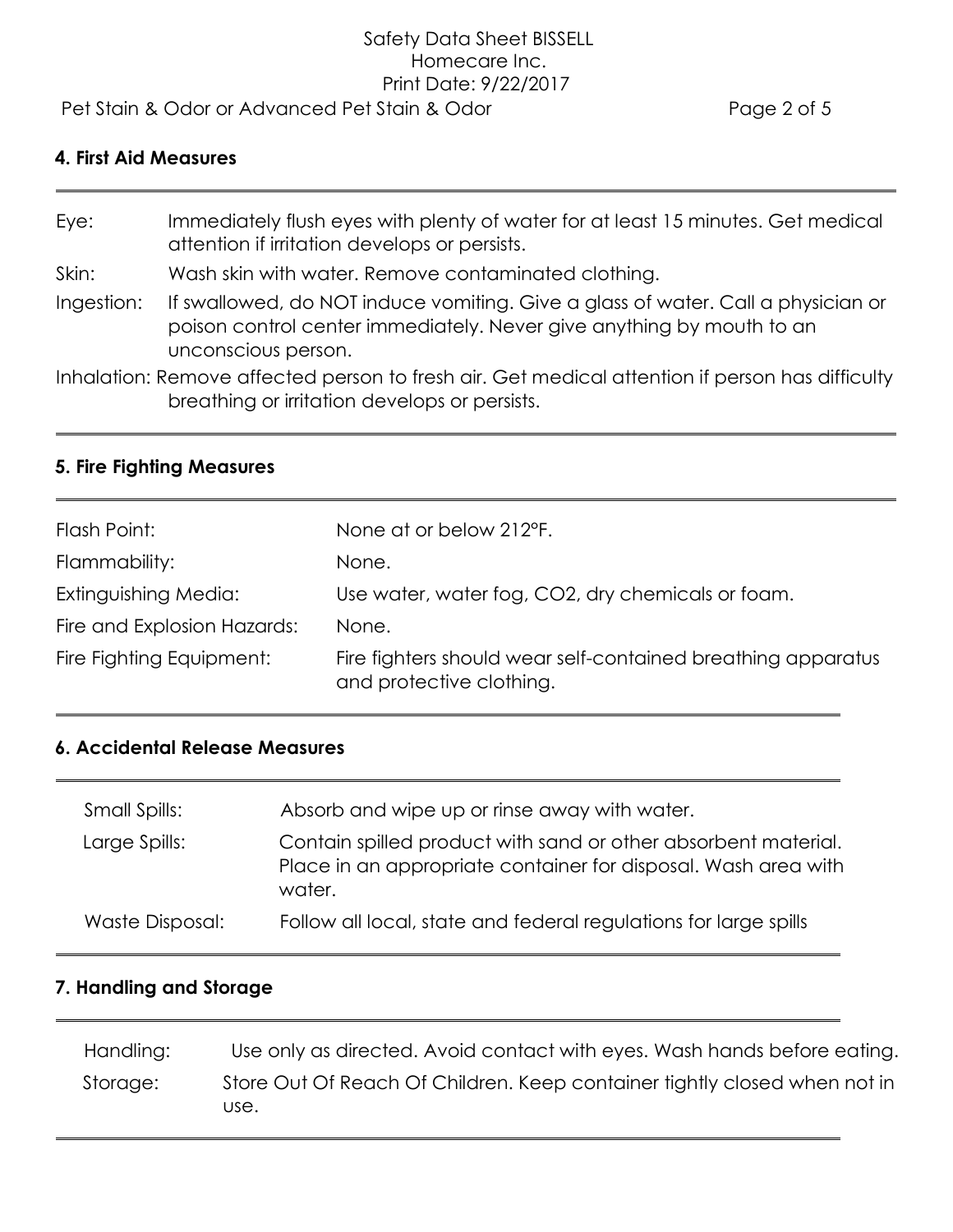#### **8. Personal Protection**

| <b>Respiratory Protection:</b> | Not required under conditions of use.     |
|--------------------------------|-------------------------------------------|
| <b>Protective Gloves:</b>      | Not required under conditions of use. Eye |
| Protection:                    | Not required under conditions of use.     |
| Ventilation:                   | Not required under conditions of use.     |

#### **9. Physical and Chemical Properties**

| Appearance:<br>Odor:<br>Boiling Point 760 mm Hg:<br>Solubility in Water:<br>Gravity:<br>L.U<br>pH: | Slightly hazy, pale yellow liquid<br>Characteristic Fragrance<br>$212$ °F<br>Complete Specific<br>$9.0 - 9.8$ |
|----------------------------------------------------------------------------------------------------|---------------------------------------------------------------------------------------------------------------|
| Percent VOC:                                                                                       | 0%                                                                                                            |
|                                                                                                    |                                                                                                               |

#### **10. Stability and Reactivity**

| <b>Chemical Stability:</b>               | Stable                   |  |  |
|------------------------------------------|--------------------------|--|--|
| Conditions to Avoid:                     | None known.              |  |  |
| Incompatibility:                         | Strong oxidizing agents. |  |  |
| Hazardous Decomposition: None known      |                          |  |  |
| Hazardous Polymerization: Will not occur |                          |  |  |

### **11. Toxocological Information**

| Ingestion:  | The oral LD50 is greater than 5 g/ kg in rats.                                               |
|-------------|----------------------------------------------------------------------------------------------|
| Inhalation: | The inhalation LC50 is greater than 20 mg/L for one-hour exposure for<br>laboratory animals. |
| Skin:       | Not a primary dermal irritant (rabbit).                                                      |
| Eye:        | An ocular irritant (rabbit).                                                                 |

The toxicity information listed above is based on the results of acute toxicological studies, per FHSA protocols, on a very similar predecessor formula. The differences between this formula and the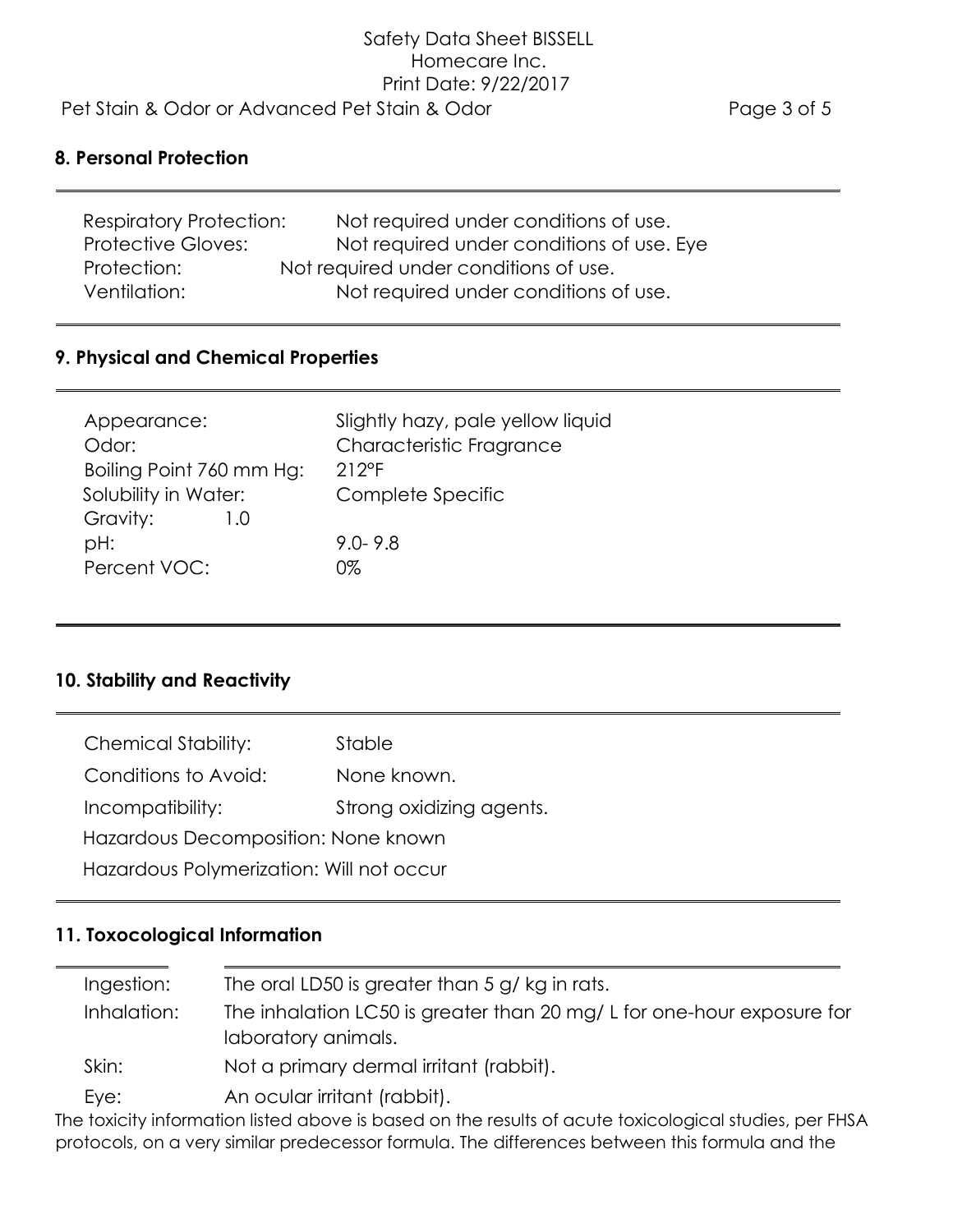# Safety Data Sheet BISSELL Homecare Inc. Print Date: 9/22/2017

### Pet Stain & Odor or Advanced Pet Stain & Odor example that the Page 4 of 5

predecessor formula would not be expected to significantly alter the toxicological attributes of the formulation covered in this document.

#### **12. Ecological Information**

| Aquatic Toxicity:      | This mixture is not classified as an acute or a chronic<br>environmental hazard. |
|------------------------|----------------------------------------------------------------------------------|
| Environmental Effects: | Product is expected to rapidly disperse in the aquatic<br>environment.           |

#### **13. Disposal Consideration**

Disposal of Product: Disposal methods must comply with all Federal, State or Provincial, and local laws and regulations.

Disposal of Packaging: Disposal methods must comply with all Federal, State or Provincial, and local laws and regulations.

#### **14. Transportation Information**

| HMIS Hazard Rating: Health: 1                                                                             |                                                                                                    | Fire: $0$ | Reactivity: 0 |
|-----------------------------------------------------------------------------------------------------------|----------------------------------------------------------------------------------------------------|-----------|---------------|
| Hazard Rating Scale: 0=Insignificant; 1=Slight; 2=Moderate; 3=High; 4=Extreme                             |                                                                                                    |           |               |
| 49 CFR (GRD):<br>IATA (AIR):<br>IMDG (OCN):<br><b>TDGR (Canadian GND):</b><br>ADR / RID:<br>MEXICO (SCT): | Not regulated<br>Not regulated<br>Not regulated<br>Not regulated<br>Not regulated<br>Not regulated |           |               |

### **15. Regulatory Information**

U.S. EPA SARA Reporting Requirements: This product does not contain any substances subject to the reporting requirements of SARA Title III Section 302 and Section 313.

U.S. EPA SARA 311/ 312 Hazards: None

U.S. EPA TSCA Inventory Status: All chemical substances of this product are listed on the TSCA inventory or are otherwise exempt from inventory status.

U.S. EPA CERCLA Reportable Quantity (RQ): None